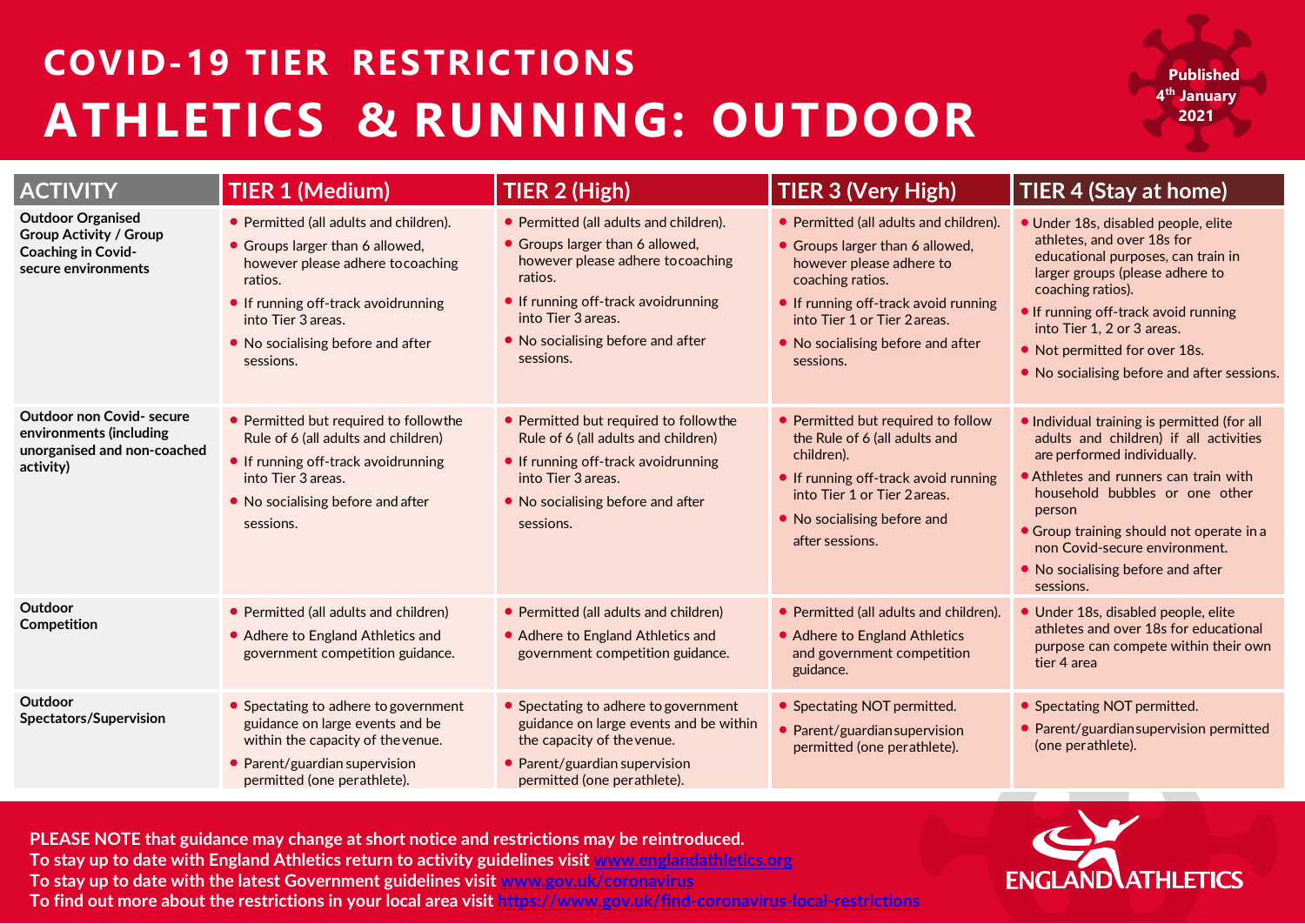## **COVID-19 TIER RESTRICTIONS ATHLETICS & RUNNING: INDOOR**

**Published 4th January 2021**

| <b>ACTIVITY</b>                                                                                                   | <b>TIER 1 (Medium)</b>                                                                                                                                                                                                                                                                                                                                                                                                                                                           | TIER 2 (High)                                                                                                                                                                                                                                                                                                                                                                                                                   | TIER 3 (Very High)                                                                                                                                                                                                                                                                                                                                                  | TIER 4 (Stay at home)                                                                                                                                                                                                                                                                    |
|-------------------------------------------------------------------------------------------------------------------|----------------------------------------------------------------------------------------------------------------------------------------------------------------------------------------------------------------------------------------------------------------------------------------------------------------------------------------------------------------------------------------------------------------------------------------------------------------------------------|---------------------------------------------------------------------------------------------------------------------------------------------------------------------------------------------------------------------------------------------------------------------------------------------------------------------------------------------------------------------------------------------------------------------------------|---------------------------------------------------------------------------------------------------------------------------------------------------------------------------------------------------------------------------------------------------------------------------------------------------------------------------------------------------------------------|------------------------------------------------------------------------------------------------------------------------------------------------------------------------------------------------------------------------------------------------------------------------------------------|
| <b>Indoor Organised</b><br><b>Group Activity /</b><br>Group<br><b>Coaching in</b><br>Covid-secure<br>environments | • Permitted (all adults and children).<br>• Under 18s, disabled people, elite athletes, and<br>over 18s for educational purposes, can train in<br>larger groups (please adhere to coaching ratios).<br>• Groups of 6 adults (coaches not included in 6).<br>• Multiple groups of 6 can train in a Covid-<br>secure environment (space dependent) but<br>should not mix.<br>• 1:1 coaching can take place (all adult and children)<br>• No socialising before and after sessions. | • Under 18s, disabled people, elite athletes,<br>and over 18s for educational purposes, can<br>train in larger groups (please adhere to<br>coaching ratios).<br>• Over 18s is only permitted if it is possible for<br>people to avoid mixing with people they do<br>not live with (or share a support bubble with).<br>• 1:1 coaching can take place (all adult and<br>children)<br>• No socialising before and after sessions. | · Under 18s, disabled people, elite<br>athletes, and over 18s for educational<br>purposes, can train in larger groups<br>(please adhere to coaching ratios).<br>• Not permitted for over 18s.<br>• 1:1 coaching can take place (all adults and<br>children)<br>. No socialising before and after sessions.                                                          | • Under 18s training is only<br>permitted for education or<br>to facilitate childcare that<br>enables parents or carers to<br>work, seek work or take part<br>in education.<br>• There are no exceptions for<br>disabled people taking part<br>in sport or physical activity<br>indoors. |
| <b>Indoor non Covid-</b><br>secure<br>environments<br>(including<br>unorganised and<br>non-coached<br>activity)   | . Permitted but required to follow the Rule of 6 (all<br>adults and children)<br>• No socialising before and after sessions.                                                                                                                                                                                                                                                                                                                                                     | . Individual training is permitted (for all<br>adults and children) if all activities are<br>performed individually.<br>• Athletes and runners should not mix with<br>people they do not live with (or share a<br>support bubble with).<br>• Group training should not operate in a non<br>Covid-secure environment.<br>• No socialising before and after sessions.                                                             | · Individual training is permitted (for all<br>adults and children) if all activities are<br>performed individually.<br>• Athletes and runners should not mix<br>with people they do not live with (or<br>share a support bubble with).<br>• Group training should not operate in a<br>non Covid-secure environment.<br>• No socialising before and after sessions. | • Not permitted                                                                                                                                                                                                                                                                          |
| <b>Indoor</b><br>Competition                                                                                      | • Under 18s, disabled and elite athletes can<br>compete indoors.<br>• Groups of 6 adults (officials not included).<br>• Venue capacity will be restricted.<br>• Adhere to England Athletics and government<br>guidance.                                                                                                                                                                                                                                                          | • Under 18s, disabled and elite athletes can<br>compete indoors.<br>. Not permitted for over 18s.<br>• Venue capacity will be restricted.<br>• Adhere to England Athletics and<br>government guidance.                                                                                                                                                                                                                          | • Under 18s, disabled and elite athletes<br>can compete indoors.<br>• Not permitted for over 18s.<br>. Venue capacity will be restricted.<br>• Adhere to England Athletics and<br>government guidance.                                                                                                                                                              | • Not permitted<br>• Exception for elite athletes                                                                                                                                                                                                                                        |
| Indoor<br>Spectators/<br>Supervision                                                                              | • Spectating to adhere to government guidance<br>on large events and be within the capacity of<br>the building.<br>• Parent/guardian supervision permitted (one per<br>athlete).                                                                                                                                                                                                                                                                                                 | • Spectating NOT permitted.<br>• Parent/guardian supervision permitted (one<br>per athlete).                                                                                                                                                                                                                                                                                                                                    | • Spectating NOT permitted.<br>• Parent/guardian supervisionpermitted<br>(one per athlete).                                                                                                                                                                                                                                                                         | • Spectating NOT permitted.<br>• Parent/guardian supervision<br>permitted (one per athlete).                                                                                                                                                                                             |

**PLEASE NOTE that guidance may change at short notice and restrictions may be reintroduced. To stay up to date with England Athletics return to activity guidelines visit [www.englandathletics.org](http://www.englandathletics.org/)** To stay up to date with the latest Government guidelines visit [www.gov.uk/coronavirus](http://www.gov.uk/coronavirus) **[www.englandathletics.org](http://www.englandathletics.org/) To find out more about the restrictions in your local area visit<https://www.gov.uk/find-coronavirus-local-restrictions>PLEASE NOTE that guidance may change at short notice and restrictions may be reintroduced.**

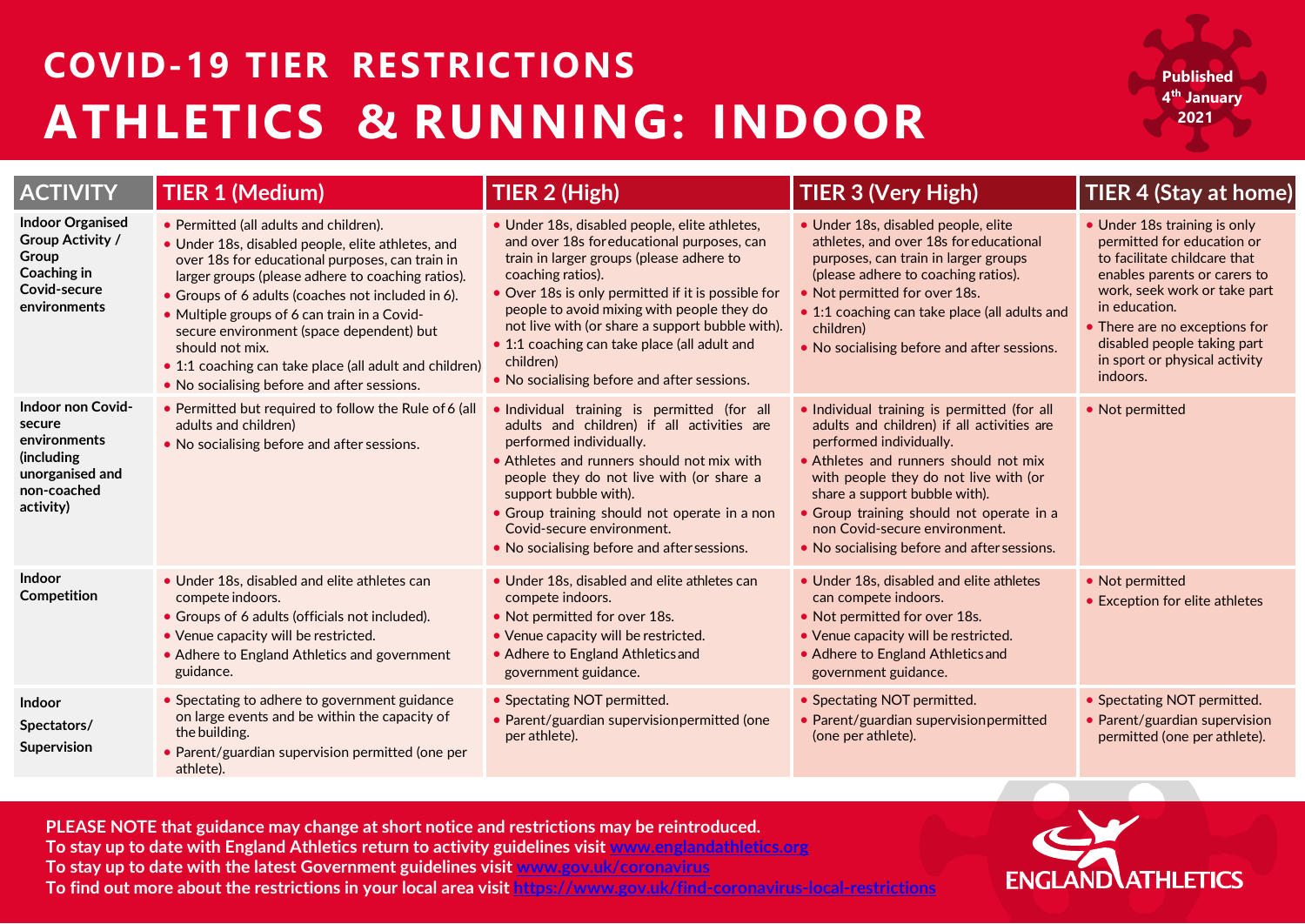## **COVID-19 TIER RESTRICTIONS ATHLETICS & RUNNING: TRAVEL**

**Published 4th January 2021**

| <b>ACTIVITY</b>                    | <b>TIER 1 (Medium)</b>                                                                                                                                                                                                                                                                                                                                                                                                                                                                                                                                          | TIER 2 (High)                                                                                                                                                                                                                                                                                                                                                                                                                                                                                                                                                        | <b>TIER 3 (Very High)</b>                                                                                                                                                                                                                                                                                                                                                                                                                                                                                                                                                                   | TIER 4 (Stay at home)                                                                                                                                                                                                                                                                                                                                |
|------------------------------------|-----------------------------------------------------------------------------------------------------------------------------------------------------------------------------------------------------------------------------------------------------------------------------------------------------------------------------------------------------------------------------------------------------------------------------------------------------------------------------------------------------------------------------------------------------------------|----------------------------------------------------------------------------------------------------------------------------------------------------------------------------------------------------------------------------------------------------------------------------------------------------------------------------------------------------------------------------------------------------------------------------------------------------------------------------------------------------------------------------------------------------------------------|---------------------------------------------------------------------------------------------------------------------------------------------------------------------------------------------------------------------------------------------------------------------------------------------------------------------------------------------------------------------------------------------------------------------------------------------------------------------------------------------------------------------------------------------------------------------------------------------|------------------------------------------------------------------------------------------------------------------------------------------------------------------------------------------------------------------------------------------------------------------------------------------------------------------------------------------------------|
| <b>Training and</b><br>competition | · Under 18s, disabled people, elite<br>athletes, and over 18s for educational<br>purposes, can travel into or out of all tier<br>areas to train at their club and/orto<br>compete.<br>• Over 18s living in Tier 1 areas can travel<br>within and between Tier 1 and Tier 2<br>areas to train at their club or compete.<br>• Over 18s living in Tier 1 areas are<br>advised not to travel into a Tier 3 to<br>train at their club or compete (unless<br>for individual training).<br>• Travel is not permitted into a Tier 4<br>area for training or competition | · Under 18s, disabled people, elite<br>athletes, and over 18s for educational<br>purposes, can travel into or out of all<br>tier areas to train at their club and/orto<br>compete.<br>• Over 18s living in Tier 2 areas can travel<br>within and between Tier 1 and Tier 2<br>areas to train at their club or compete.<br>• Over 18s living in Tier 2 areas are<br>advised not to travel into a Tier 3<br>area to train at their club or compete<br>(unless for individual training).<br>• Travel is not permitted into a Tier 4<br>area for training or competition | • Under 18s, disabled people, eliteathletes,<br>and over 18s for educational purposes,<br>can travel into or out of all tier areas to<br>train at their club and/or to compete.<br>• Over 18s living in Tier 3 areas can<br>travel within their own specific Tier 3<br>area to train at their club or compete.<br>• Over 18s living in Tier 3 areas are<br>advised not to travel into another Tier 3<br>area, nor into a Tier 1 or Tier 2 area, to<br>train or compete (unless for individual<br>training).<br>• Travel is not permitted into a Tier 4 area<br>for training or competition. | • All adults and children living in a Tier 4<br>area are permitted to leave their home for<br>outdoor training (for example, to access a<br>local space). Wherever possible this<br>should be done locally.<br>It is not permitted (all adults and children)<br>to leave their Tier 4 area for training<br>purposes (this includes disabled people). |
| <b>Volunteers</b>                  | • Volunteers (including leaders, coaches<br>and officials) may travel across Tiers 1,2<br>and 3 where necessary to enable<br>participation to take place. However, to<br>protect all involved, we strongly<br>recommend thisis kept to an absolute<br>minimum.<br>• Volunteers cannot travel into a Tier 4<br>area.                                                                                                                                                                                                                                             | • Volunteers (including leaders, coaches<br>and officials) may travel across Tiers 1,2<br>and 3 where necessary to enable<br>participation to take place. However, to<br>protect all involved, we strongly<br>recommend this is kept to an absolute<br>minimum.<br>• Volunteers cannot travel into a Tier 4<br>area.                                                                                                                                                                                                                                                 | • Volunteers (including leaders, coaches<br>and officials) may travel across Tiers 1,<br>2 and 3 where necessary to enable<br>participation to take place. However, to<br>protect all involved, we strongly<br>recommend this is kept to an absolute<br>minimum.<br>• Volunteers cannot travel into a Tier 4<br>area.                                                                                                                                                                                                                                                                       | • Volunteers (including leaders, coaches<br>and officials) may travel within their own<br>Tier 4 area to enable participation to take<br>place, but they are not permitted to<br>travel out of their Tier 4 area.                                                                                                                                    |

**PLEASE NOTE that guidance may change at short notice and restrictions may be reintroduced. To stay up to date with England Athletics return to activity guidelines visit [www.englandathletics.org](http://www.englandathletics.org/)** To stay up to date with the latest Government guidelines visit [www.gov.uk/coronavirus](http://www.gov.uk/coronavirus) **[www.englandathletics.org](http://www.englandathletics.org/) To find out more about the restrictions in your local area visit<https://www.gov.uk/find-coronavirus-local-restrictions>PLEASE NOTE that guidance may change at short notice and restrictions may be reintroduced.**